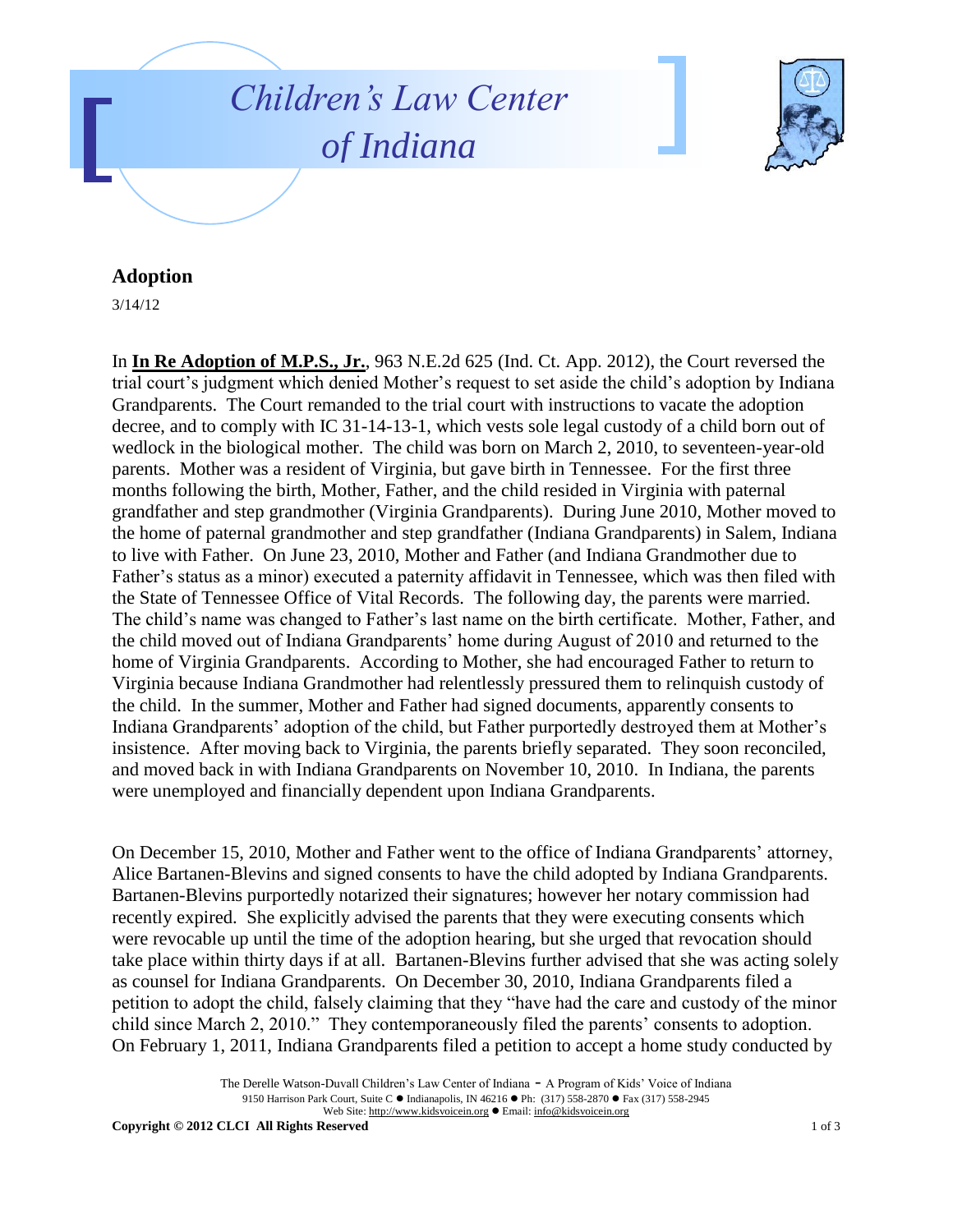Social Worker. An Indiana DCS report substantiating Indiana Grandfather's abuse of his teenaged son by choking the son and striking him, resulting in a burst eardrum, appears to have been attached to the adoption home study. No criminal history document was submitted. On February 2, 2011, the trial court accepted the home study and ordered the matter set for a final hearing six days later, on February 8, 2011. The distribution portion of the order named only Bartanen-Blevins. Father and Mother were planning a trip to Virginia to transport one of Indiana Grandmother's children to live with grandparents. The trip had been planned for February 11, 2011, but, after speaking privately with Indiana Grandmother on February 7, 2011, Father announced to Mother that the trip to Virginia would begin immediately. On February 8, 2011, Indiana Grandparents, Bartanen-Blevins, and the child appeared in court. Bartanen-Blevins advised the court that the child had been with Indiana Grandparents since birth; Grandmother testified accordingly. The trial court verbally granted the adoption and issued a written order on February 9, 2011, finding that a home study had been accepted, Grandparents had no criminal history preventing adoption, necessary consents had been given, and it was in the child's best interests to be adopted by Grandparents.

Mother awoke in Virginia on February 13, 2011, to find that Father had left. Mother later learned that Father had returned to Indiana. Mother was stranded with no money. Mother contacted the office of Bartanen-Blevins and was informed that the adoption hearing had taken place. On February 25, 2011, Mother filed a motion to correct error, or alternatively, a motion for relief from judgment. She submitted an affidavit wherein she averred that she had been threatened and intimidated into signing the consents. Following a hearing at which Mother, Father, Indiana Grandparents, Social Worker, and Bartanen-Blevins testified, the trial court denied the motions. Mother appealed.

**The Court held that Mother's consent to adoption of her child was involuntary where she was assured it was revocable and she did not intend to relinquish contact with her child.** Id. at 630. Mother claimed that she was denied due process at each stage of the proceedings, specifically when her consent was executed, when notice of the hearing was issued, and when the final adoption hearing was conducted. Mother also pointed to alleged procedural deficiencies in that the consent forms were not notarized by a person having a current notary commission, and that Mother and Father were erroneously and repeatedly advised by Bartanen-Blevins to consider their consents freely revocable. The Court observed that IC 31-19-9-2 provides that a consent to adoption may be executed at any time after the birth of the child in the presence of the court, a Notary Public, or any authorized agent of DCS or a licensed child placement agency. Id. at 629. The Court said that it is undisputed that the consents at issue were not signed before a Notary Public. Id. Indiana Grandparents argued that their attorney functioned as an officer of the court, thereby satisfying the intent of the statute, but the Court disagreed that statutory compliance may be so liberally construed in an adoption matter. Id. The Court cited its holding in Matter of Adoption of Topel, 571 N.E.2d 1295, 1298-99 (Ind. Ct. App. 1991), which held that a parent may not validly consent to the termination of parental rights where that consent is conditioned upon retaining a right to exercise visitation with that child. M.P.S., Jr. at 629. The